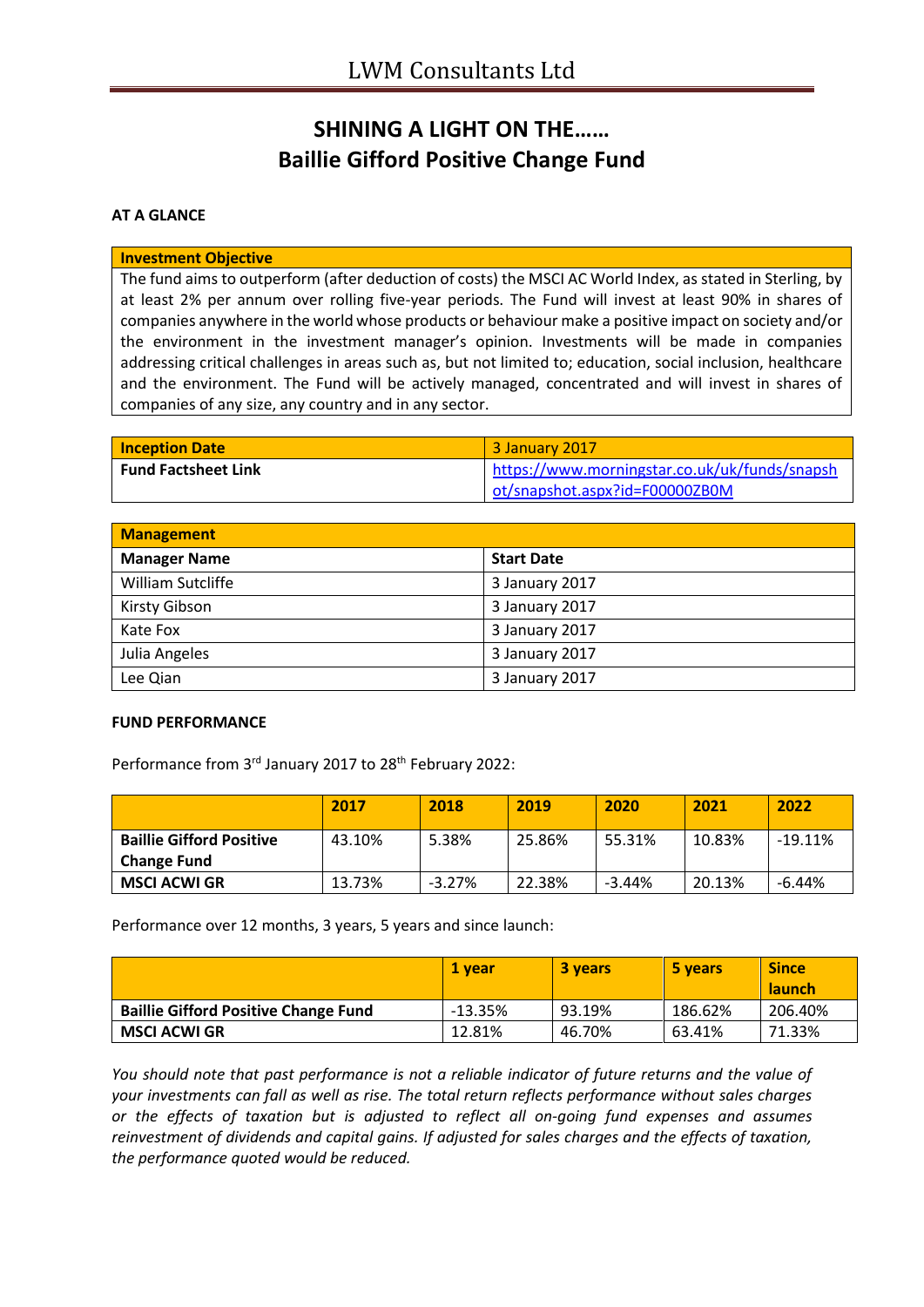# LWM Consultants Ltd

| <b>Tracking</b><br>Error | <b>Upside</b><br><b>Capture</b><br><b>Ratio</b> | <b>Downside</b><br><b>Capture Ratio</b> | <b>Batting</b><br><b>Average</b> | <b>Beta</b> | <b>Alpha</b> | <b>Equity Style</b> |
|--------------------------|-------------------------------------------------|-----------------------------------------|----------------------------------|-------------|--------------|---------------------|
| 13.35                    | 126.98                                          | 114.16                                  | 61.11                            | 1.25        | 3.22         | Growth/Large        |

| <b>Volatility Measurements</b> |        |  |
|--------------------------------|--------|--|
| 3-Yr Std Dev (volatility)      | 22.36% |  |
| 3-Yr Mean Return (average)     | 24.55% |  |

| <b>Investment Style Details</b> |        |  |
|---------------------------------|--------|--|
| Giant                           | 39.48% |  |
| Large                           | 33.91% |  |
| Medium                          | 20.95% |  |
| Small                           | 4.06%  |  |
| Micro                           | 0.36%  |  |

| Top 5 Holdings - 35 Holdings     |                          |       |
|----------------------------------|--------------------------|-------|
| <b>ASML Holding NV</b>           | Technology               | 9.05% |
| Taiwan Semiconductor Manufacturi | Technology               | 7.04% |
| Moderna Inc                      | Healthcare               | 6.39% |
| Tesla Inc                        | <b>Consumer Cyclical</b> | 5.83% |
| DexCom Inc                       | Healthcare               | 5.17% |

| Top 5 Sectors             |        |  |
|---------------------------|--------|--|
| Healthcare                | 32.48% |  |
| Technology                | 20.99% |  |
| Consumer Cyclical         | 12.58% |  |
| Industrials               | 11.69% |  |
| <b>Financial Services</b> | 8.91%  |  |

| <b>Top 5 Regions</b> |        |  |
|----------------------|--------|--|
| <b>United States</b> | 46.34% |  |
| Netherlands          | 9.16%  |  |
| Denmark              | 8.10%  |  |
| Taiwan               | 7.13%  |  |
| <b>Brazil</b>        | 4.74%  |  |

### **UPDATE….**

With the growing interest in impact strategies Bailie Gifford have increased the resource into this fund with eight dedicated professionals including three impact professionals. The strategy focuses on the growing inequalities within our society and planet.

The team are focused on delivering a more sustainable world, with growth over the long-term. They are aware that performance has been poor in the short term, but the longer-term figures remain strong.